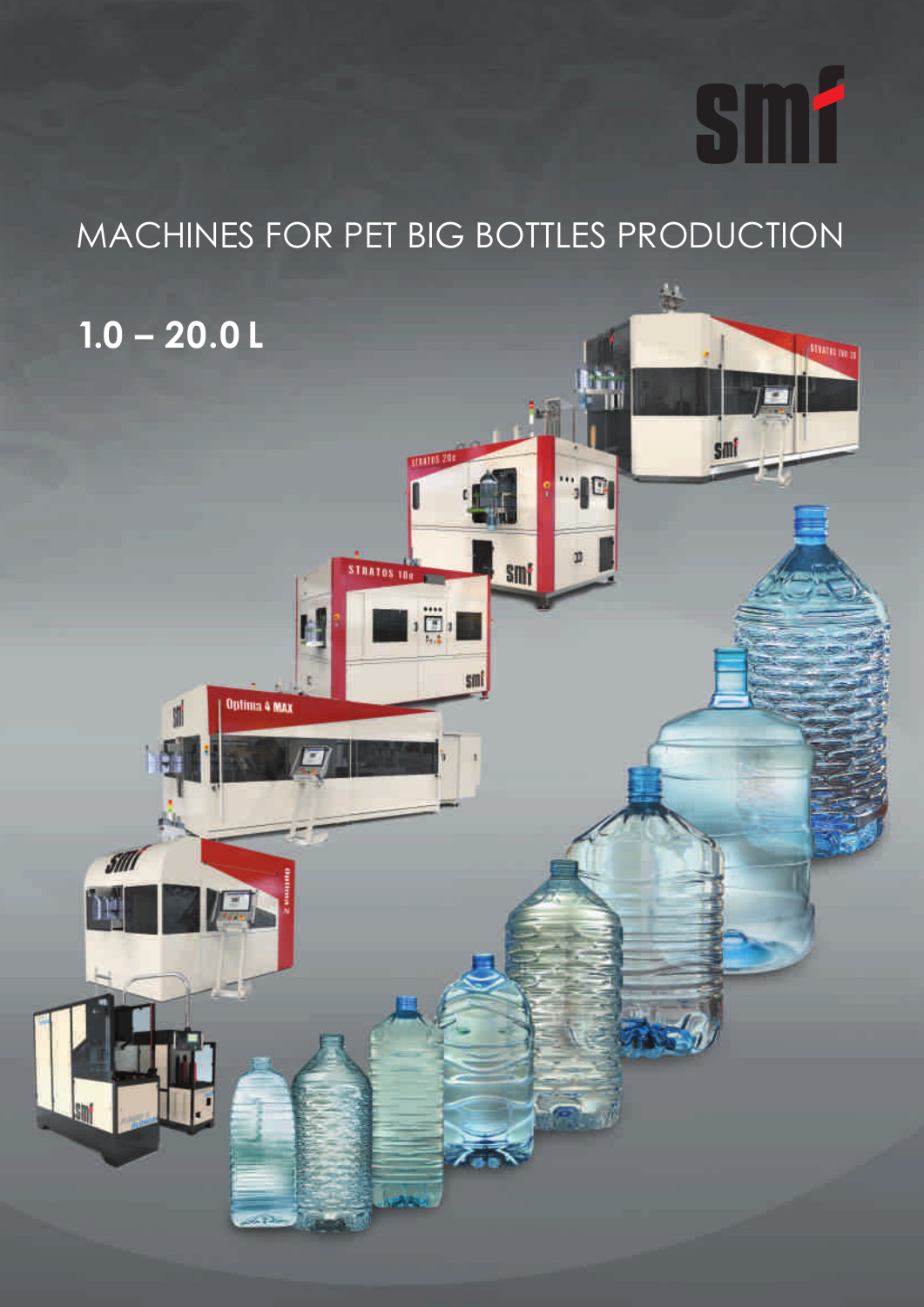#### **Optima**

**Optima 2 Turbo** in classic version is 2-cavity suitable for PET bottles from 200ml up to 3000ml. **Optima 2/1** is one cavity version with nominal working speed 2500 bph of 5l, suitable for bottle 200 ml up to 7000 ml. Ready bottles are discharged in upright position. Unique feature of **Optima 2** is VCN system (variable cavity number) which allows to adapt the same machine to be one, two or three cavities system. This system, available as option, allows the number of cavities to be intelligently adapted to the product to be manufactured. In practice, this means that 200ml containers and big-volume bottles up to 7L could also be produced on this machine.

**Optima 2** is energy-efficient, with a specially-designed NIR heating process in place of conventional IR ovens, with very compact design and user-friendly maintenance – central lubrication system, pyrometers, quick mould-change system, detection of cracked bottles, router for internet connection, preform dumper. **Optima 2** is modern, innovative and versatile solution for most demanding clients.



**Optima MAX** are special versions of classic 8 cavities machine with all advantages of **Optima** series - reliable operation and easy use - central lubrication system, pyrometers, quick mouldchange system, detection of cracked bottles, router for internet connection, preform dumper. This modern machine is fully electric with all vital processes controlled and steered by Mitsubishi servo drives and ready bottles are discharged

|                               | <b>Optima 4 MAX</b>                   |  |
|-------------------------------|---------------------------------------|--|
| <b>Bottle size</b>            | $1,0 - 6,0 L$                         |  |
| Output                        |                                       |  |
|                               | ca. 7000 bph (1,5L)                   |  |
|                               | ca. 6 500 bph (5,0 L)                 |  |
| <b>Power installed</b>        | 210 kW                                |  |
| <b>Effective power</b>        | 93,6 kW (0,5 L bottle)                |  |
| Working air quantity (10 bar) | 0,0 Nm <sup>3</sup> with recuperation |  |
| Working air quantity (40 bar) | for 0,5 L 22,8 Nm <sup>3</sup>        |  |
| <b>Number of cavities</b>     | 4                                     |  |

**version for JAR available** 

|                               | Optima 2/1                          |  |
|-------------------------------|-------------------------------------|--|
| <b>Bottle size</b>            | $1,0 - 7,0$ L                       |  |
| Output                        | ca. 1800 bph (1,0 L)                |  |
|                               | ca. $1\overline{500}$ bph $(5,0 L)$ |  |
|                               | ca. 1300 bph (7,0 L)                |  |
| <b>Power installed</b>        | 65 kW                               |  |
| <b>Effective power</b>        | 13,2 kW (5,0 L bottle)              |  |
| Working air quantity (10 bar) | $0,0$ Nm $3$ with recuperation      |  |
| Working air quantity (40 bar) | for 0.5 L 5.3 Nm <sup>3</sup>       |  |
| <b>Number of cavities</b>     | п                                   |  |

**15 L**

Dptima 2/1

**20 L**

**10 L 9 L 8 L 7 L 5 L**

> **1 L 0 L**

**15 L**

Optima 6MAX

Optima 6MAX

**20 L**

 $10<sup>10</sup>$ **9 L 8 L 7 L 5 L**

> **1 L 0 L**

**3 L**

**version VCN (variable cavities number) available as option** 



in upright position. With 6 cavities version, it is possible to produce bottles up to 3L, with nominal working speed 10000 bph of 1l. suitable for bottle 200 ml-3000 ml. **Optima 4MAX** is 4 cavities machine with nominal working speed 7000 of 1L, suitable for bottles up to 6000 ml. **Optima** machines are designed for customers interested in high advanced and reliable blower.

|                               | <b>Optima 6 MAX</b>                   |  |
|-------------------------------|---------------------------------------|--|
|                               |                                       |  |
| <b>Bottle size</b>            | $1.0 - 3.0 L$                         |  |
| Output                        |                                       |  |
|                               | ca. 10 000 bph (1,0 L)                |  |
|                               | ca. $9\overline{000}$ bph $(3,0 L)$   |  |
| <b>Power installed</b>        | 160 kW                                |  |
| <b>Effective power</b>        | 86,4 kW (0,5 L bottle)                |  |
| Working air quantity (10 bar) | 0,0 Nm <sup>3</sup> with recuperation |  |
| Working air quantity (40 bar) | for 0,5 L 19,5 Nm <sup>3</sup>        |  |
| <b>Number of cavities</b>     | 6                                     |  |
|                               |                                       |  |



**15 L**

**20 L**

 $\overline{\mathsf{A}}$ 

**10 L 9 L 8 L 7 L**

> **1 L 0 L**

> **6 L**

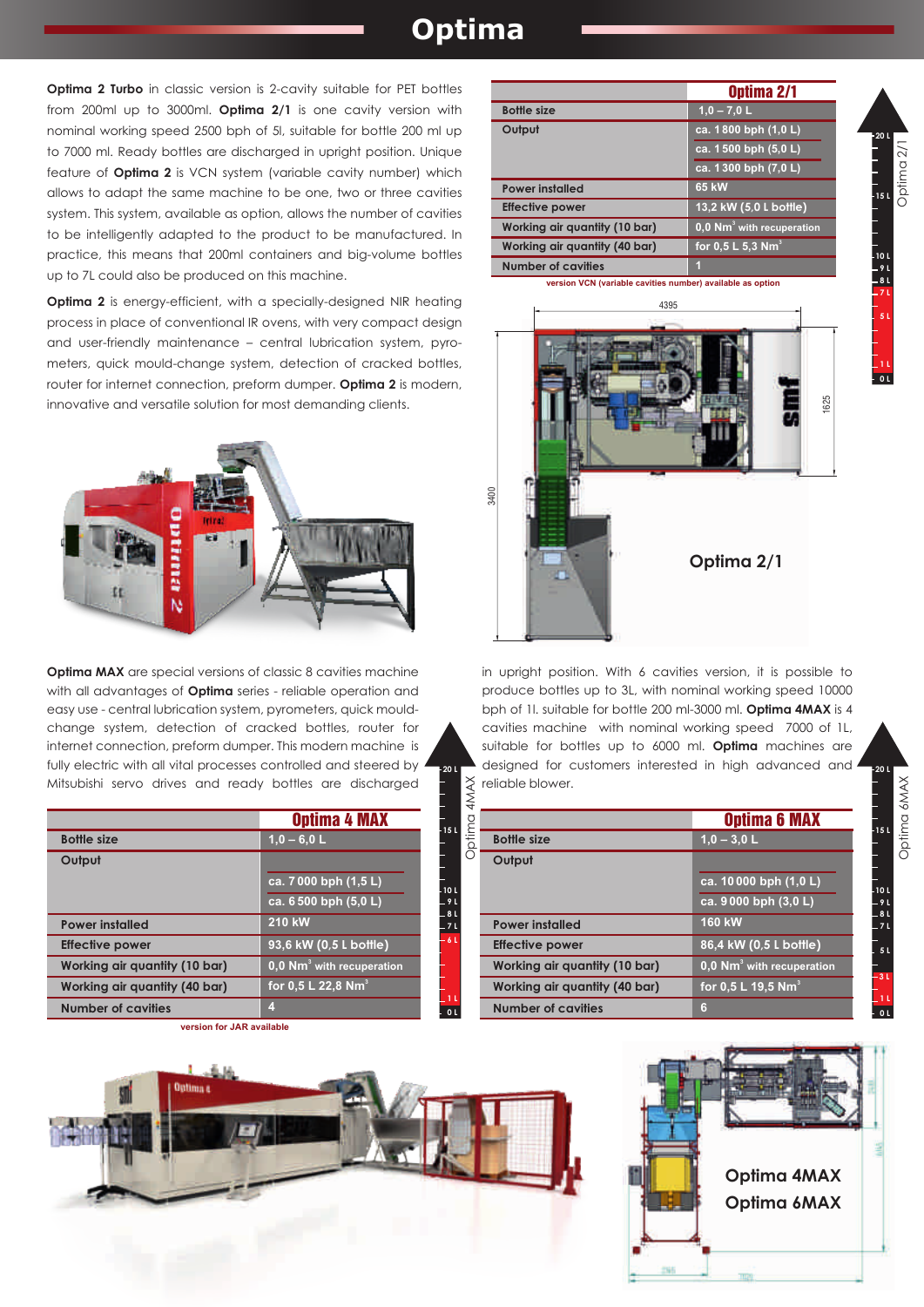#### **Stratos**

|                                      | <b>Stratos 10e</b>                   |  |
|--------------------------------------|--------------------------------------|--|
| <b>Bottle size</b>                   | $3,0 - 12,0$ L                       |  |
| Output                               | ca. $2\overline{000}$ bph $(3-5L)$   |  |
|                                      | ca. 1300 bph (10 L)                  |  |
| <b>Power installed</b>               | 105 kW                               |  |
| <b>Working air quantity (10 bar)</b> | $8,0 \, \text{m}^3/\text{h}$         |  |
| Blowing air quantity (35 bar)        | 591 m <sup>3</sup> /h (5,0 L bottle) |  |
| <b>Number of cavities</b>            | 2                                    |  |

**Stratos family** are automatic PET blowing machines designed for big bottles productions. **Stratos 10** is a two cavity machine which can produce bottles from 3.0L to 12L. **Stratos 20** is a one cavity machine suitable for containers from 5L to 20L. In these machines closing unit movements, stretching rods as well as closing unit manipulator system are steered by Mitsubishi servo drives which ensure fluent regulation, precise work and high performance of mechanical operations. **Stratos** machines are equipped with an Air Recuperation System which ensures low air consumption. After each high pressure air cycle, instead of going to the atmosphere, the air is transferred to a special container (air recycling) where it is stored and then used again in other processes. SMF also installs a Router – Internet module, which allows on-line analysis through easy access to the machine by the SMF software engineers. The shape and size of the bottle can be easily changed thanks to SMF easy mould change-over system including a special system that utilizes rollers and a mould trolley. An Advanced PLC control with an user-friendly interface allows easy regulation of the stretching and heating preforms systems. **Stratos** also has a CENTRAL LUBRICATION SYSTEM to minimize maintenance stopovers and ensure the highest standards. Additionally all **Stratos** machines have installed UPS system which protects PLC

|                                      | <b>Stratos 20e</b>                   |  |
|--------------------------------------|--------------------------------------|--|
| <b>Bottle size</b>                   | $5.0 - 20.0 L$                       |  |
| Output                               | ca. 500 bph (5 US gal)               |  |
|                                      | ca. 700 bph (5,0 L)                  |  |
| <b>Power installed</b>               | <b>155 kW</b>                        |  |
| Working air quantity (10 bar)        | 7.0 m <sup>3</sup> /h                |  |
| <b>Blowing air quantity (40 bar)</b> | 691 m <sup>3</sup> /h (5,0 L bottle) |  |
| <b>Number of cavities</b>            |                                      |  |







and motion controllers of the machine (optionally is also available Power Stabilizer for servo drives and oven section) . In a machine emergency stop situation, UPS minimizes the risk of damage. The machine can also be equipped with a POWER WIZARD™ - solution designed to ensure a stable temperature of the preforms during the reheating process. This system allows to eliminate disruptions resulting from fluctuations of air temperature. For better comfort and easy use of the **Stratos** machines, SMF also offers a preform dumper which are designed to automate the production process. Thanks to this solution, preforms are loaded into a preform hopper automatically. Handling is limited to changing pallets with octabin filled with performs. **STRATOS** machines meet all the requirements for high quality production of PET bottles at the highest technological level.